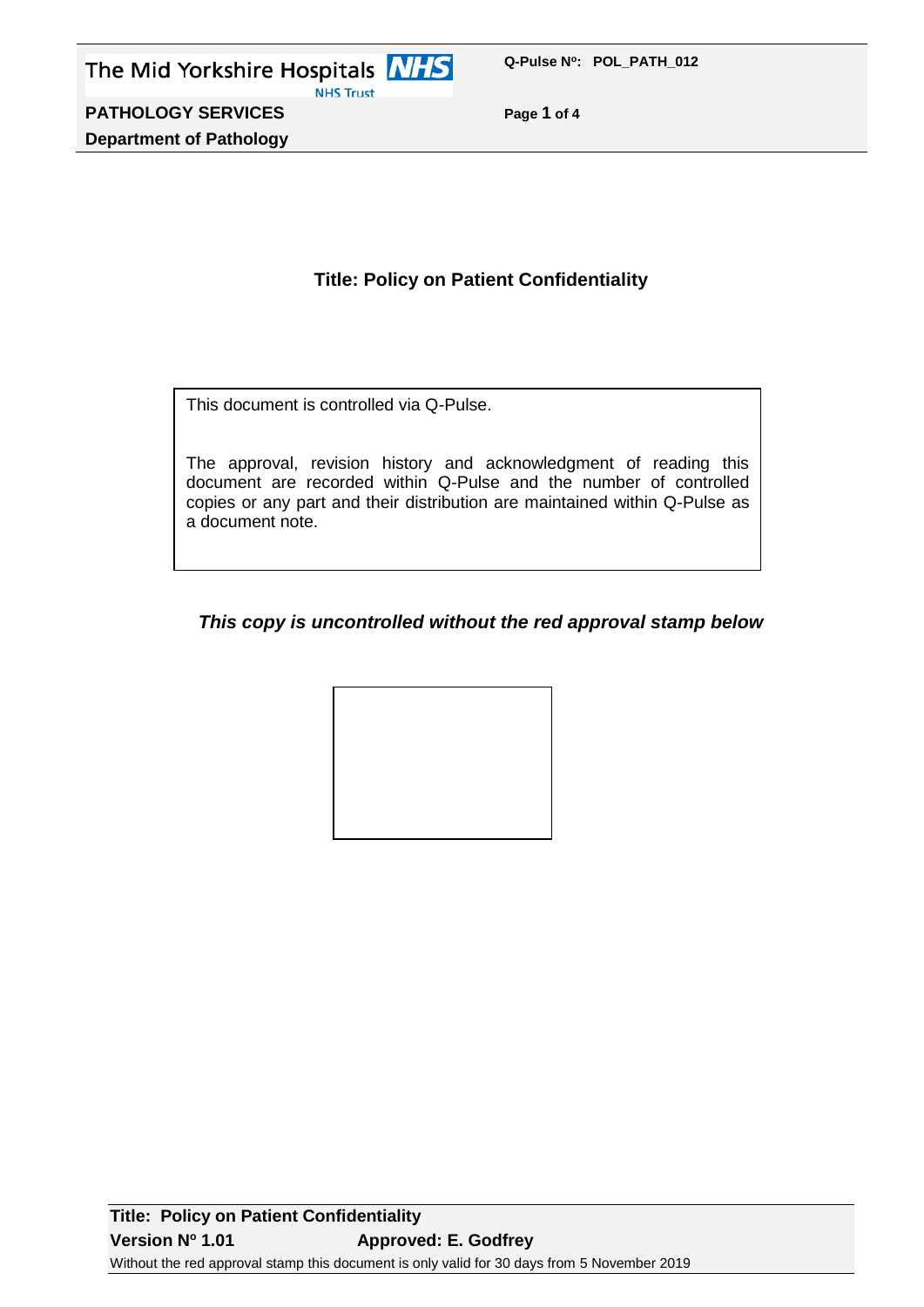

**PATHOLOGY SERVICES Page 2 of 4 Department of Pathology**

## **1.0 Purpose/Background**

All personnel have a professional and contractual obligation to maintain confidentiality in respect of information obtained about patients or fellow colleagues during the course of their duties.

All patients have a right to expect that information held about them will only be used for the purpose intended and will not be released to others without the consent of the patient being obtained.

The aim of this policy is to give guidance to staff in order to avoid breaches in confidentiality.

#### **2.0 Scope**

This policy applies to all staff.

#### **3.0 Responsibilities**

All staff

## **4.0 Policy Statements**

#### **4.1 DEFINITION OF TERMS**

**Confidentiality**

To trust another person with private and personal information about yourself

## **Breach of confidentiality**

A breach of confidentiality occurs if anyone deliberately or accidentally gives information to a third party who is not directly concerned with the care, diagnosis and/or treatment of the patient which has been obtained in the course of professional practice.

#### **Disciplinary Consequences of Breaches of Confidentiality**

Breaches of confidentiality are always regarded as serious misconduct and result in serious disciplinary action being taken against the individual concerned, and which can ultimately result in dismissal.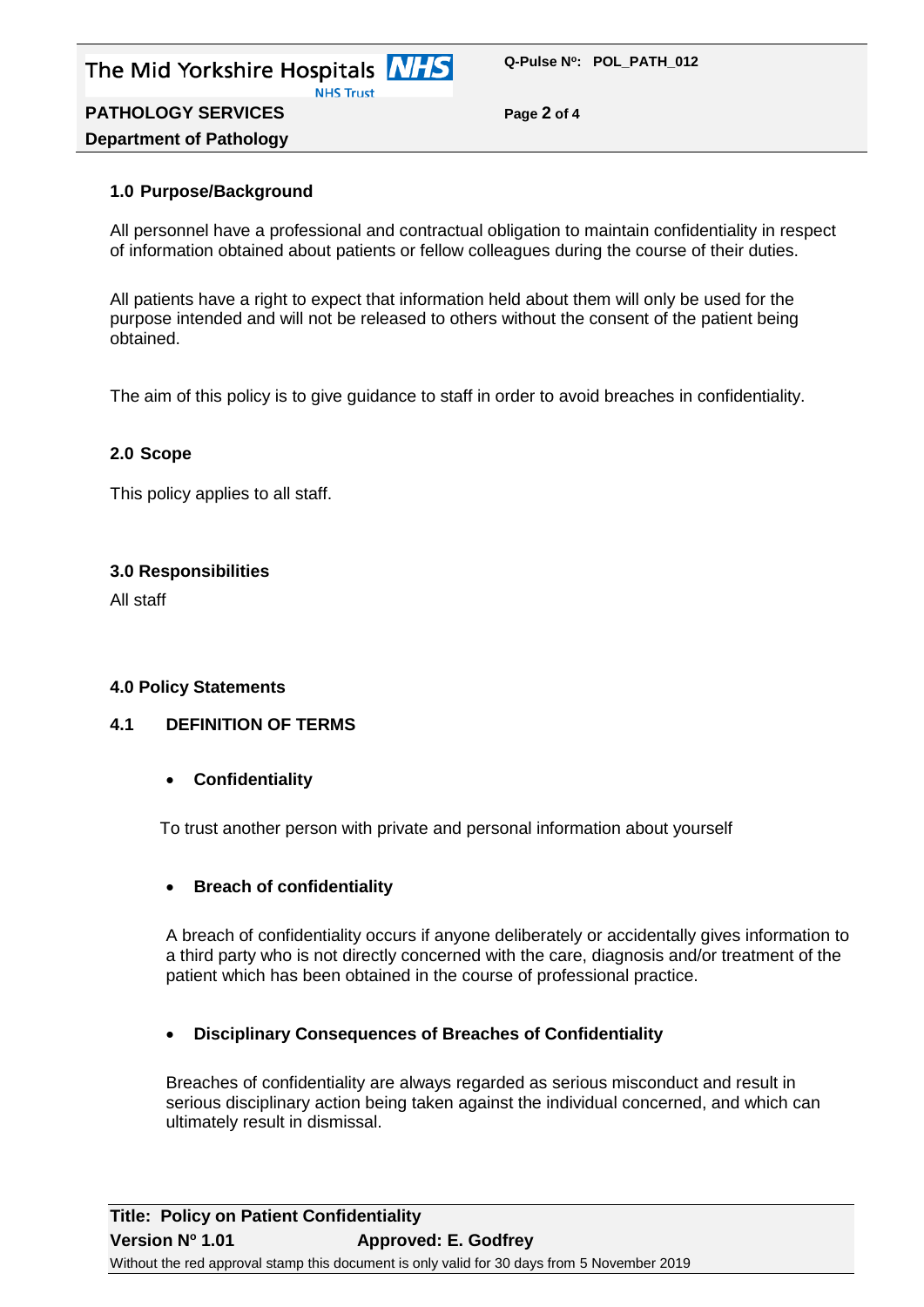The Mid Yorkshire Hospitals **NHS NHS Trust** 

**PATHOLOGY SERVICES Page 3 of 4**

# **Department of Pathology**

## **4.2 CONFIDENTIALITY RULES**

- 4.2.1 No information should be divulged to anyone other than staff who are directly concerned with the care, diagnosis and/or treatment of the patient.
- 4.2.3 Results or other information should only be given to a medical practitioner or an authorised person acting on behalf of the medical practitioner e.g. Nursing or other professional staff as appropriate.
- 4.2.4 Staff should ensure as far as reasonably possible that the person to whom they are giving results is authorised to receive them e.g. By asking for and recording the person's name and location on a log sheet or on the Pathology Information System.
- 4.2.5 General Practice based staff must quote their Confidentiality Code prior to being given any results over the telephone.
- 4.2.6 In the event that the practice is unable to quote their Confidentiality Code, the practice must be telephoned back prior to the issue of results.
- 4.2.7 If you are in any doubt whatsoever as to the authority of the person asking for information you must seek advice from your line manager prior to divulging information.
- 4.2.8 Results should only be issued direct to the patient where this is standard practice which has been authorised by a medical practitioner e.g. Antenatal haemoglobin, INR, etc.
- 4.2.9 All other patients asking for results or advice on results should be referred to the medical practitioner responsible for the case.
- 4.2.10 Members of staff undergoing laboratory investigations must be afforded the same protection of confidentiality as patients. Information on members of staff must not be divulged to anyone other than staff directly involved in the laboratory testing.
- 4.2.11 Members of staff enquiring about their own results should be referred to the requesting doctor.
- 4.2.12 Under the terms of the Data Protection Act any individual is entitled to see any information about them which is held on a computer system. (There is a formal procedure for applying in writing, and a fee is payable).
- 4.2.13 In the event of a patient insisting on access to computer information, they should be referred to the Pathology Group Manager or a Consultant.